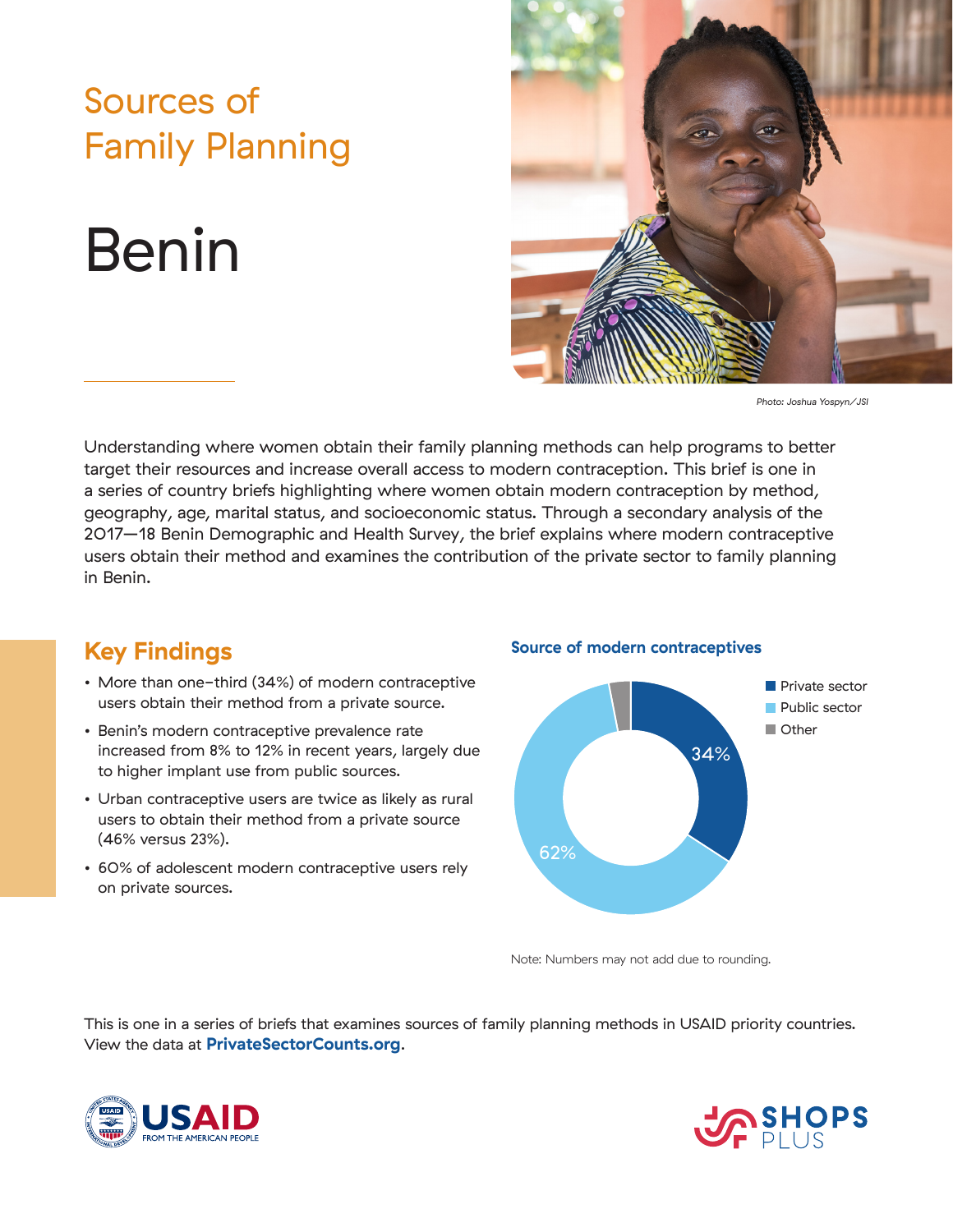#### **Modern contraceptive prevalence rate and method mix**

Among all women of reproductive age in Benin, 12 percent use modern contraception.<sup>1</sup> Benin's modern contraceptive prevalence rate (mCPR) increased from 8 to 12 percent between 2011–12 and 2017–18, primarily due to a five-fold increase in implant use (from 1 to 5 percent).<sup>2</sup> Short-acting methods (SAMs) and long-acting reversible contraceptives and permanent methods (LARCs and PMs) are used equally in Benin (6 percent).

#### **Sources for family planning methods**

Among modern contraceptive users in Benin, the public sector is the primary source (62 percent). More than onethird (34 percent) of contraceptive users rely on a private source, and 3 percent use other sources.

Both the public and the private sectors play an important role in SAM provision for women in Benin.3 However, the public sector is the primary source of LARCs and PMs. LARC and PM growth since 2011–12 occurred primarily through public sources, likely due to implant price guarantees that increased availability of this method in public clinics through the Implant Access Program. Use of the private sector for LARCs and PMs increased modestly.

The large majority (91 percent) of implant users obtain their method from a public source. Likewise, the majority of injectable users rely on public sources (81 percent). The source pattern is the reverse for condom users: 82 percent visit private sources to obtain their method.

#### **Benin's mCPR increased from 8 to 12 percent due to growth in implant use**



Note: Numbers may not add due to rounding.

#### **Benin's mCPR growth is primarily due to higher LARC use from public sources**



<sup>1</sup> This brief focuses on all women, married and unmarried, to accurately portray contraceptive sources among all users.

- 2 SAMs include injectables, contraceptive pills, male condoms, female condoms, emergency contraception, and fertility-awareness methods. LARCs and PMs include intrauterine devices, implants, and male and female sterilization. Lactational amenorrhea method and "other modern" methods are excluded from this analysis, as the Demographic and Health Survey does not systematically ask women about sources for these methods. This analysis shows which methods women use. It does not reflect which methods women might choose if they had access to all methods.
- <sup>3</sup> Public sector sources include hospitals, health centers, community health workers, and mobile clinics. Private sector sources include hospitals, clinics, and doctors; NGOs including mobile clinics; and pharmacies and shops. Other sources include friends, relatives, and women who did not know or report the source. This analysis shows where women obtained their most recent method. It does not reflect where women might choose to go if they had access to all sources of care.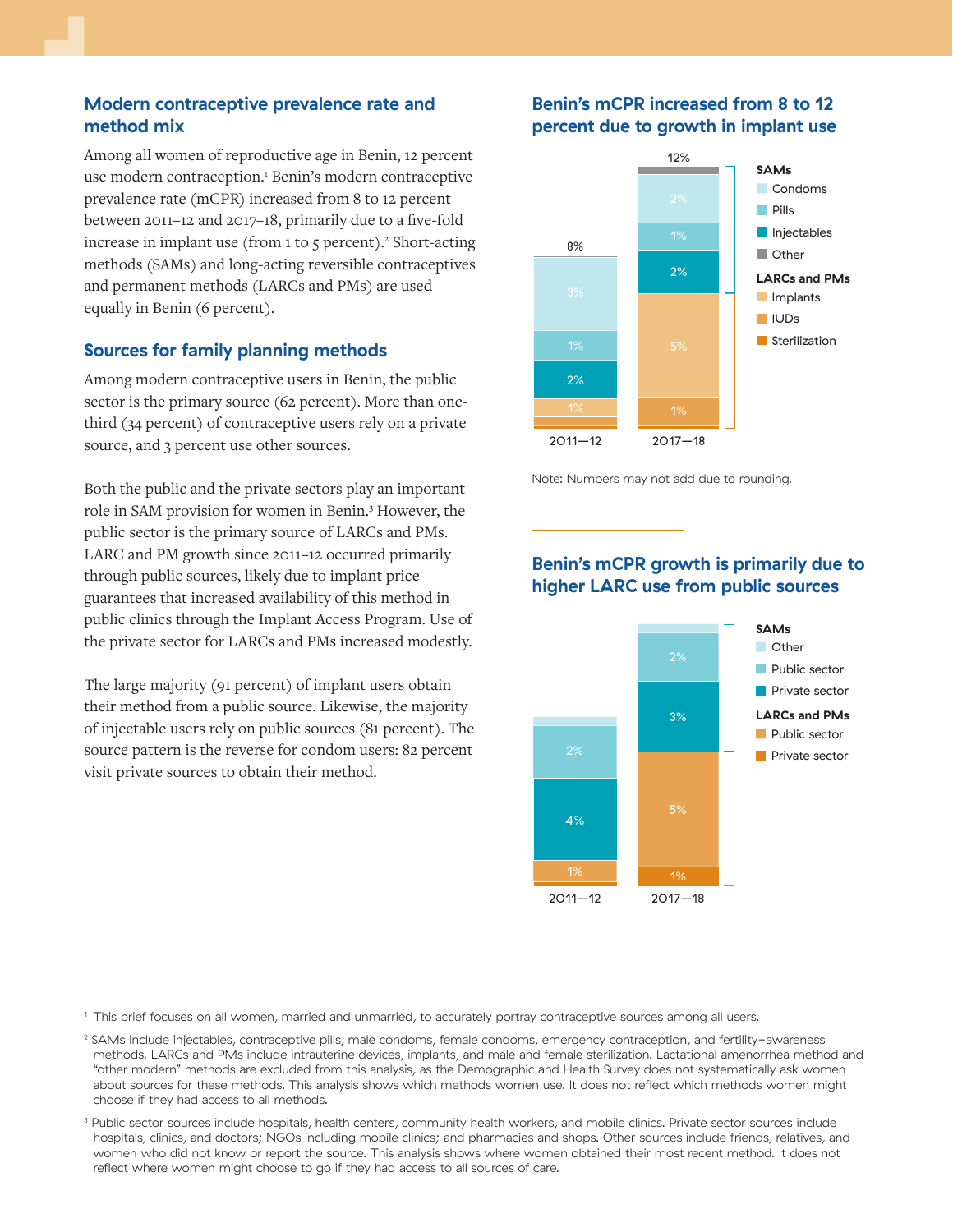#### **Private sector sources**

Among private sector clients in Benin, nearly half (48 percent) obtain their method from a pharmacy, more than one-third (34 percent) from a clinic or hospital, and 17 percent from a shop. Private sector condom users rely on pharmacies (60 percent) and shops (38 percent). Nearly all (93 percent) private sector pill users obtain the method from a pharmacy.

#### **Contraceptive source by geography**

The mCPR is slightly higher in urban (13 percent) than in rural (10 percent) areas. Urban contraceptive users are twice as likely to purchase their method from the private sector as rural users (46 versus 23 percent). This is likely related to differences in the method mix: condoms are more common among urban users (23 versus 14 percent) whereas implants are more common among rural users (47 versus 32 percent). Contraceptive sources vary by department as well. For example, private sector use is highest in Littoral (60 percent) and Atlantique (58 percent) and lowest in Donga (11 percent).

#### **Contraceptive source by age and marital status**

Higher private sector use is correlated with younger age. Among contraceptive users ages 15 to 19, 60 percent rely on private sources. This decreases to 40 percent among users ages 20 to 24 and to 29 percent among users 25 or older. There are also stark method mix differences by age: condoms are dominant among adolescent users (62 percent), while onethird (35 percent) of users ages 20 to 24 and just 7 percent of users age 25 and older rely on condoms. The reverse pattern holds true for implants: 44 percent of users 25 or older rely on implants compared with 32 percent and 23 percent of 20- to 24-year-olds and 15- to 19-year-olds, respectively.

There is a similar source and method mix pattern by marital status, with unmarried contraceptive users substantially more likely than married users to rely on private sources (56 versus 27 percent) and to use condoms (49 versus 8 percent). Implants and IUDs are both more common among married than unmarried women (implants: 44 versus 25 percent, IUDs: 13 versus 5 percent).

#### **Urban users are twice as likely to use the private sector as rural users**



Percent of users in each group who obtain modern contraception from each source

#### **Private sector use is highest among the youngest age groups**



Percent of users in each group who obtain modern contraception from each source

#### **Unmarried users are more than twice as likely to rely on private sources as married users**



Percent of users in each group who obtain modern contraception from each source